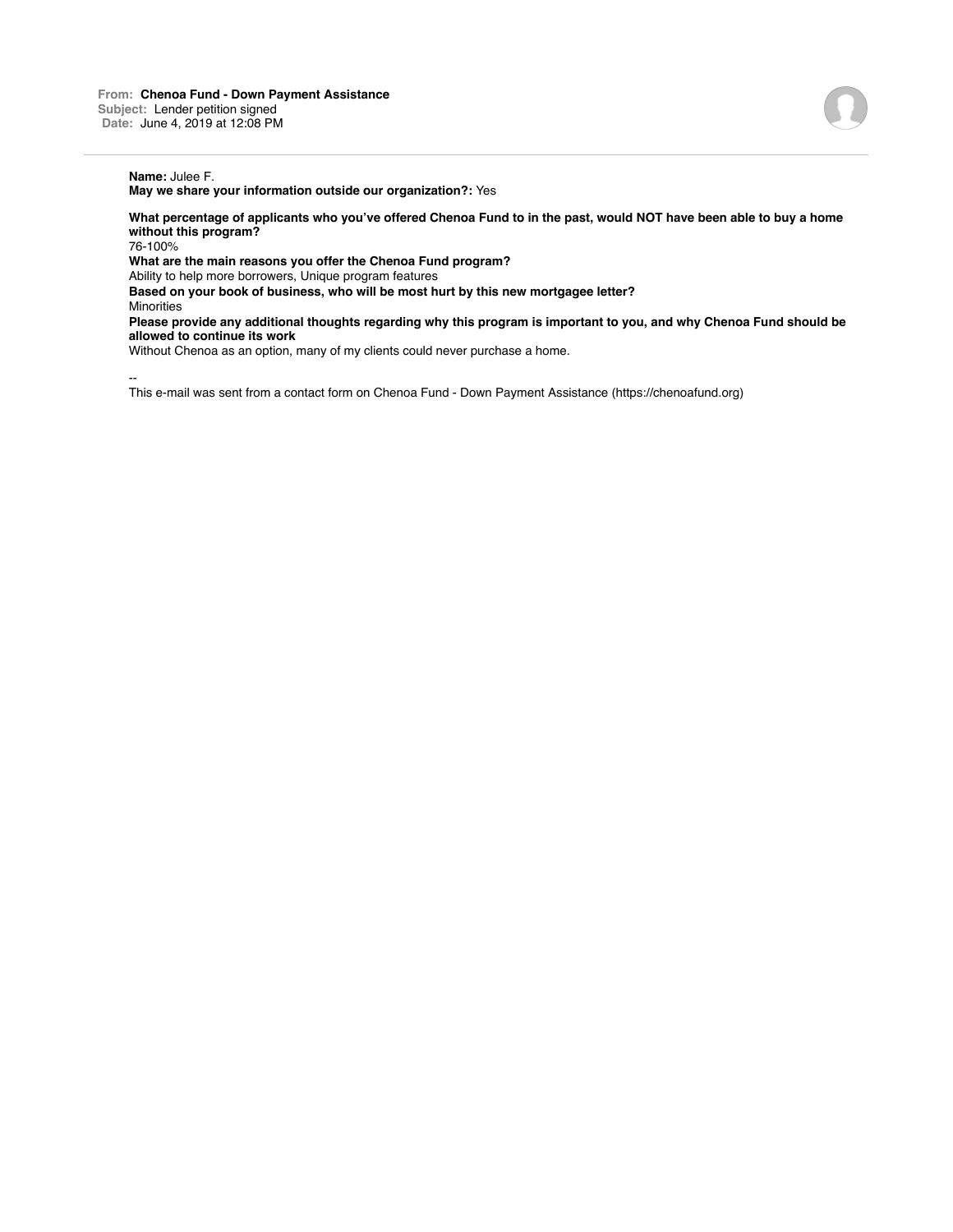# **What percentage of applicants who you've offered Chenoa Fund to in the past, would NOT have been able to buy a home without this program?**

26-50% **What are the main reasons you offer the Chenoa Fund program?** Ability to help more borrowers **Based on your book of business, who will be most hurt by this new mortgagee letter?** All Races Equally **Please provide any additional thoughts regarding why this program is important to you, and why Chenoa Fund should be allowed to continue its work**

The Chenoa program is a unique program for home buyers having the opportunity to live the American Dream of Home Ownership with out having a down payment. These mostly younger couples are just staring out and with the high prices of Rents in our area are having a tuff time saving for a 3 to 3.5% down payment. The Veterans Affairs has it correct in offering our Vets a no down payment option and USDA needs to fit into a small rural box with their no down option. I have used this program many times in the past and all my clients are still in their homes. Please continue the Chenoa Program as it again helps so many First Time Home Buyer get into their home that are not Veterans and have to live in or near a larger city were they are employed.

Thank you, Doug B. **Name:** Doug B. **May we share your information outside our organization?:** Yes

--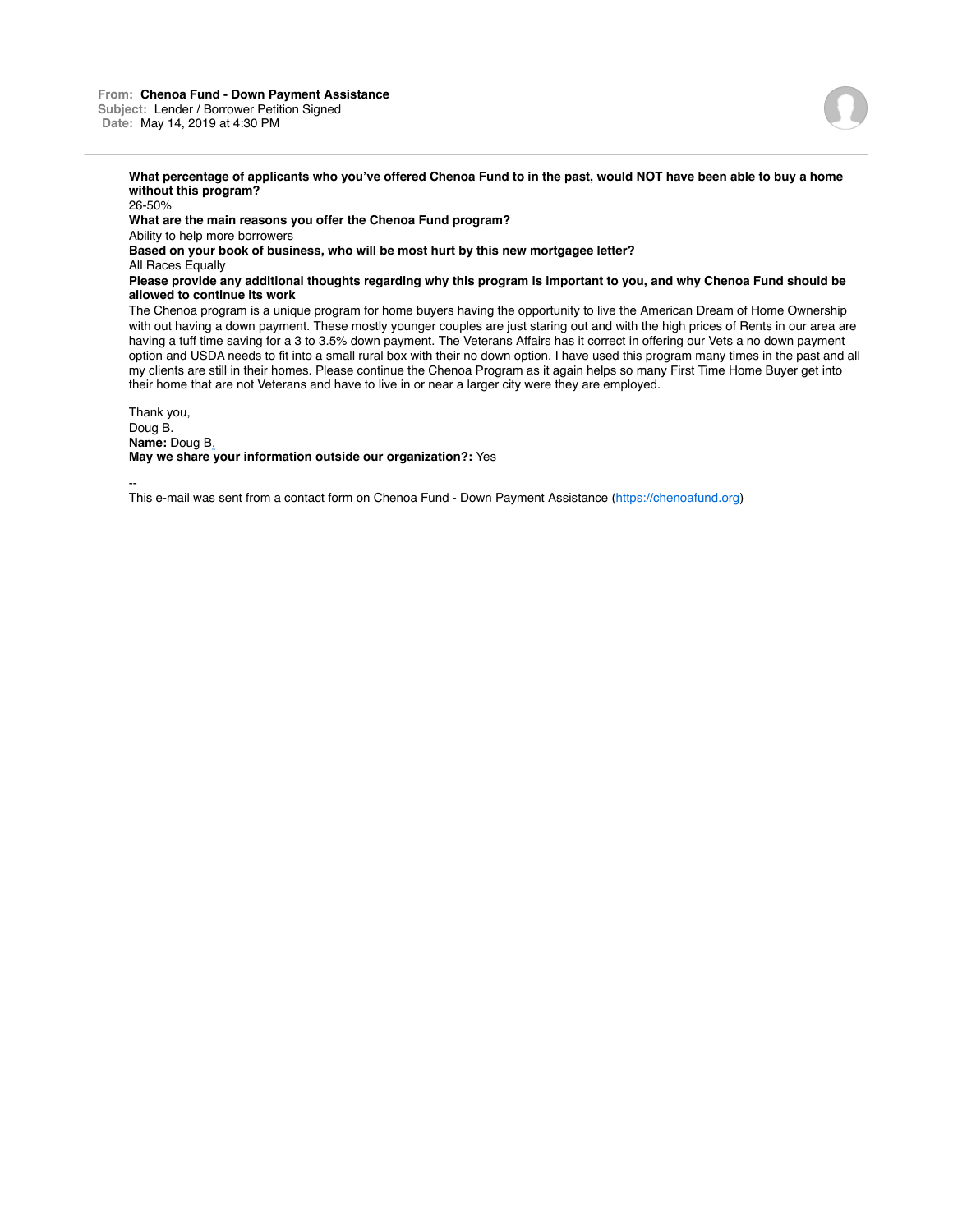# **What percentage of applicants who you've offered Chenoa Fund to in the past, would NOT have been able to buy a home without this program?**

0-25% **What are the main reasons you offer the Chenoa Fund program?** Ability to help more borrowers **Based on your book of business, who will be most hurt by this new mortgagee letter? Minorities Please provide any additional thoughts regarding why this program is important to you, and why Chenoa Fund should be allowed to continue its work** Here in the Northwest (Portland) the cost of homes is much higher than most other parts of the country. If a first time home buyer is

purchasing a home where they can purchase for under \$200k it requires some saving and planning but more attainable. In the Portland area families looking for a 3 bedroom 2 bath home or even a 2 bedroom 2 bath (Even 2-1's) will pay 3.5% of usually at least \$300k (\$10,500) most first time home buyers are trying to save and take that next step to improving their families lives and achieve homeownership but do NOT have the reserves for the down payment. It makes it tough for some of these families to eve get over the hump so they can too purchase a home.

**Name:** Jason P.

**May we share your information outside our organization?:** Yes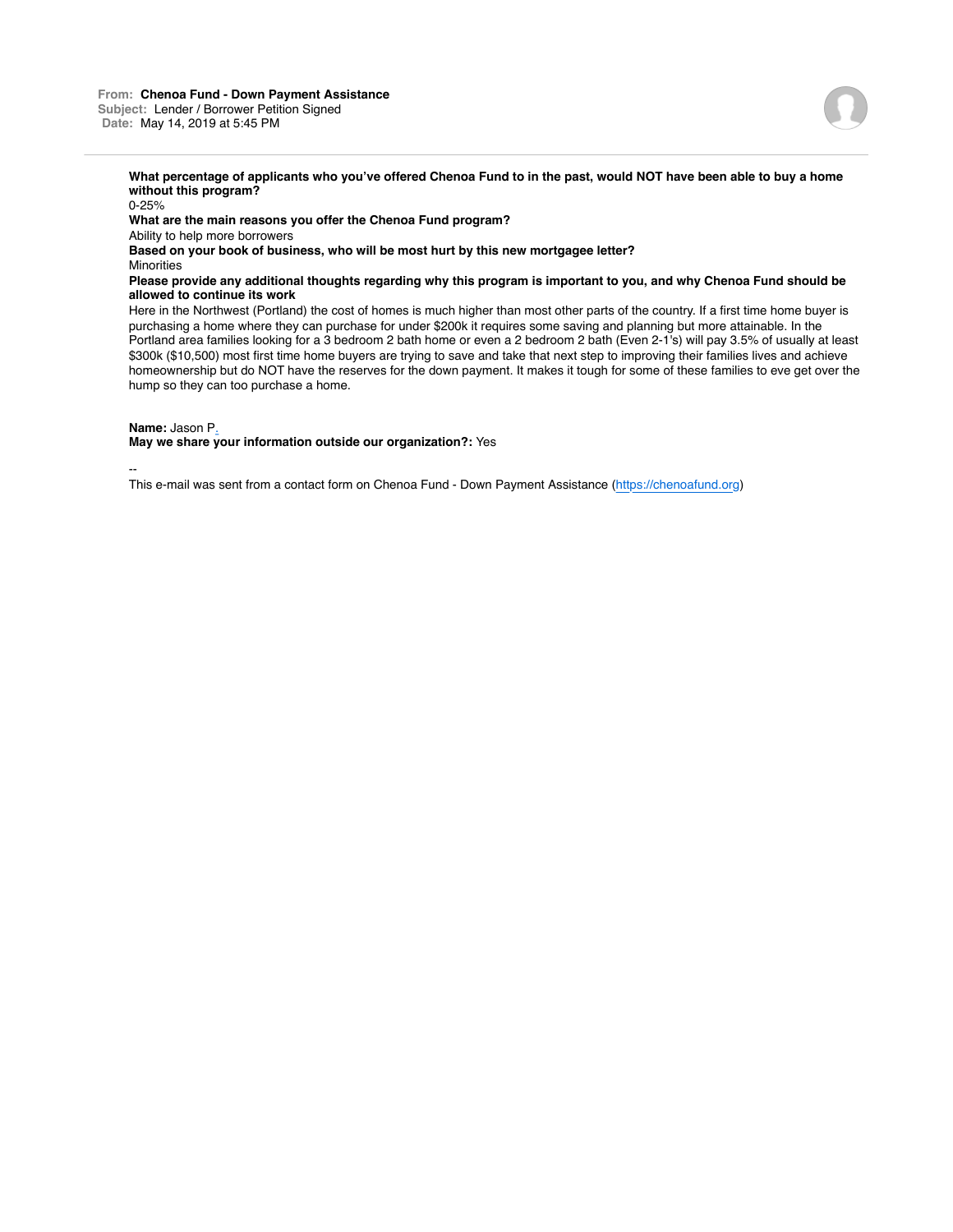## **From: Chenoa Fund - Down Payment Assistance Subject:** Lender / Borrower Petition Signed **Date:** May 14, 2019 at 10:30 AM



## **What percentage of applicants who you've offered Chenoa Fund to in the past, would NOT have been able to buy a home without this program?**

76-100% **What are the main reasons you offer the Chenoa Fund program?** Ease of use, Ability to help more borrowers **Based on your book of business, who will be most hurt by this new mortgagee letter? Minorities Please provide any additional thoughts regarding why this program is important to you, and why Chenoa Fund should be allowed to continue its work**

I serve clients trying to purchase homes in Portland, Oregon. As home prices and rents continue to escalate at a pace that far exceeds income, home ownership is increasingly out of reach for many of my clients. High rents make it impossible for many who can afford a mortgage to save for a down payment. The Chenoa Fund has been a go-to program for these worthy clients.

**Name:** Julee F.

**May we share your information outside our organization?:** Yes

--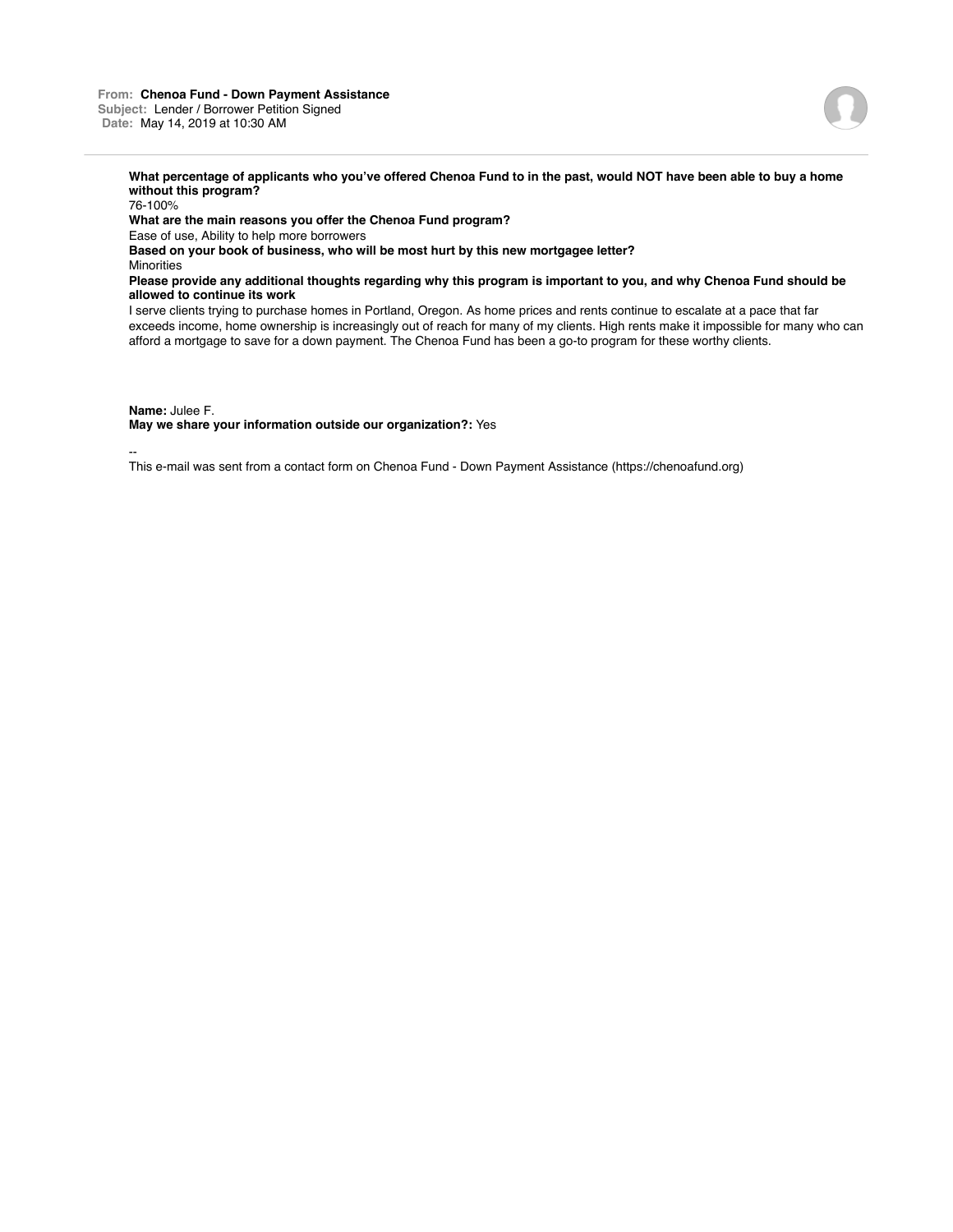## **From: Chenoa Fund - Down Payment Assistance Subject:** Lender / Borrower Petition Signed **Date:** May 14, 2019 at 2:02 PM



**What percentage of applicants who you've offered Chenoa Fund to in the past, would NOT have been able to buy a home without this program?**

76-100% **What are the main reasons you offer the Chenoa Fund program?** Ease of use, Ability to help more borrowers **Based on your book of business, who will be most hurt by this new mortgagee letter? Minorities Please provide any additional thoughts regarding why this program is important to you, and why Chenoa Fund should be allowed to continue its work**

This program is a great way to get a borrower in a home that maybe wouldn't qualify on a regular FHA or conventional loan. Our borrowers are hardworking and may just need a bit of help regarding the down payment.

Taking this away will really effect negatively on our borrowers that need a bit of extra help.

**Name:** Kristin Kathleen R.

**May we share your information outside our organization?:** Yes

--